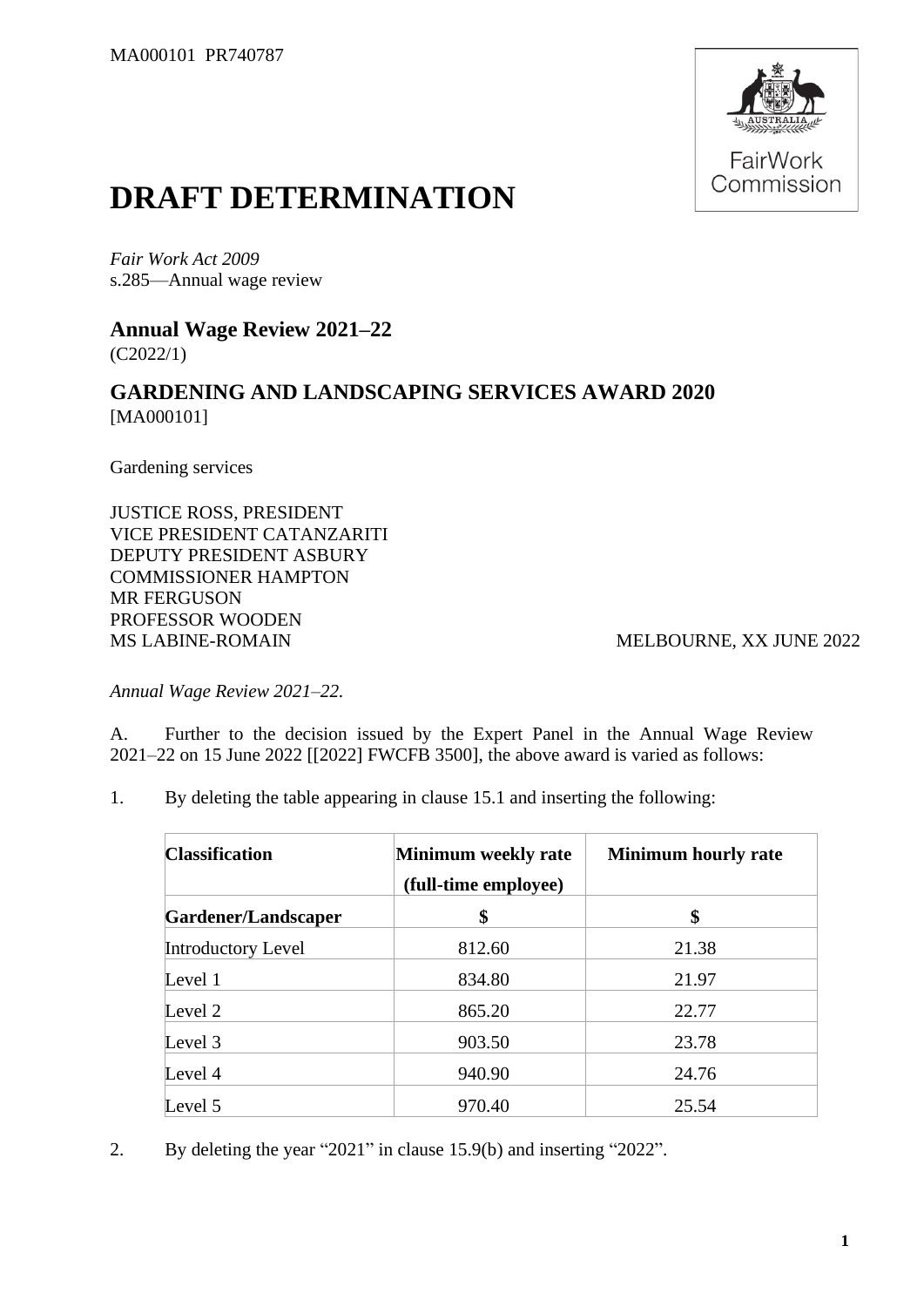3. By deleting the table appearing in clause 17.3(a)(i) and inserting the following:

| In charge of:        | \$ per week |
|----------------------|-------------|
| $1-2$ employees      | 18.82       |
| $3-6$ employees      | 37.64       |
| $7-9$ employees      | 47.05       |
| 10 or more employees | 65.86       |

- 4. By deleting the amount "\$5.40" appearing in clause 17.3(b) and inserting "\$5.65".
- 5. By deleting the amount "\$17.99" appearing in clause 17.3(c) and inserting "\$18.82".
- 6. By deleting the table appearing in clause B.2.1 and inserting the following:

|                           | <b>Ordinary hours</b>                    |                                                    | Where an employer is subject to<br>water restrictions |       |  |
|---------------------------|------------------------------------------|----------------------------------------------------|-------------------------------------------------------|-------|--|
|                           |                                          | <b>Monday to</b><br>Friday-outside<br>6 am to 6 pm | Saturday—<br>before 6 am                              |       |  |
|                           | $%$ of ordinary hourly rate <sup>1</sup> |                                                    |                                                       |       |  |
|                           | 100%                                     | 150%                                               | 150%                                                  |       |  |
|                           | \$                                       | \$                                                 | \$                                                    | \$    |  |
| <b>Introductory Level</b> | 21.38                                    | 32.07                                              | 32.07                                                 | 53.45 |  |
| Level 1                   | 21.97                                    | 32.96                                              | 32.96                                                 | 54.93 |  |
| Level 2                   | 22.77                                    | 34.16                                              | 34.16                                                 | 56.93 |  |
| Level 3                   | 23.78                                    | 35.67                                              | 35.67                                                 | 59.45 |  |
| Level 4                   | 24.76                                    | 37.14                                              | 37.14                                                 | 61.90 |  |
| Level 5                   | 25.54                                    | 38.31                                              | 38.31                                                 | 63.85 |  |

7. By deleting the table appearing in clause B.2.2 and inserting the following:

|                    | <b>Monday to Sunday</b> | <b>Public holidays</b>                   |       |
|--------------------|-------------------------|------------------------------------------|-------|
|                    | <b>First 2 hours</b>    | <b>After 2 hours</b>                     |       |
|                    |                         | $%$ of ordinary hourly rate <sup>1</sup> |       |
|                    | 150%<br>200%            |                                          | 250%  |
|                    | \$                      | \$                                       | \$    |
| Introductory Level | 32.07                   | 42.76                                    | 53.45 |
| Level 1            | 32.96                   | 43.94                                    | 54.93 |
| Level 2            | 34.16                   | 45.54                                    | 56.93 |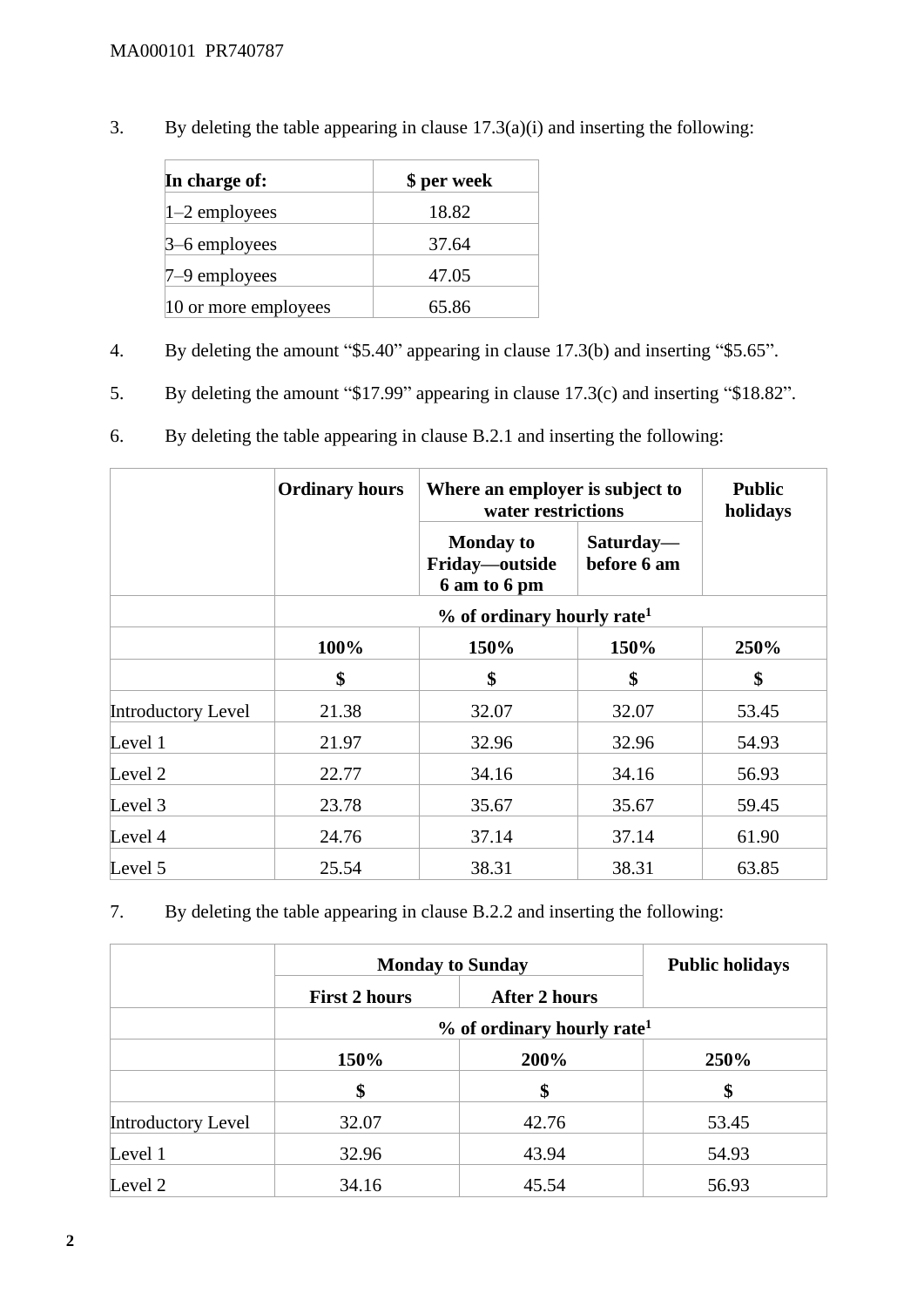|         |                      | <b>Monday to Sunday</b>                  |       |  |  |  |
|---------|----------------------|------------------------------------------|-------|--|--|--|
|         | <b>First 2 hours</b> | <b>After 2 hours</b>                     |       |  |  |  |
|         |                      | $%$ of ordinary hourly rate <sup>1</sup> |       |  |  |  |
|         | 150%                 | 200%                                     |       |  |  |  |
|         | \$                   | \$                                       | \$    |  |  |  |
| Level 3 | 35.67                | 47.56                                    | 59.45 |  |  |  |
| Level 4 | 37.14                | 49.52                                    | 61.90 |  |  |  |
| Level 5 | 38.31                | 51.08                                    | 63.85 |  |  |  |

8. By deleting the table appearing in clause B.3.1 and inserting the following:

|                           | <b>Ordinary hours</b>                    |                                                    | Where an employer is subject to<br>water restrictions |       |  |
|---------------------------|------------------------------------------|----------------------------------------------------|-------------------------------------------------------|-------|--|
|                           |                                          | <b>Monday to</b><br>Friday-outside<br>6 am to 6 pm | Saturday—<br>before 6 am                              |       |  |
|                           | $%$ of ordinary hourly rate <sup>1</sup> |                                                    |                                                       |       |  |
|                           | 125%                                     | 175%                                               | 175%                                                  | 275%  |  |
|                           | \$                                       | \$                                                 | \$                                                    | \$    |  |
| <b>Introductory Level</b> | 26.73                                    | 37.42                                              | 37.42                                                 | 58.80 |  |
| Level 1                   | 27.46                                    | 38.45                                              | 38.45                                                 | 60.42 |  |
| Level 2                   | 28.46                                    | 39.85                                              | 39.85                                                 | 62.62 |  |
| Level 3                   | 29.73                                    | 41.62                                              | 41.62                                                 | 65.40 |  |
| Level 4                   | 30.95                                    | 43.33                                              | 43.33                                                 | 68.09 |  |
| Level 5                   | 31.93                                    | 44.70                                              | 44.70                                                 | 70.24 |  |

9. By deleting the table appearing in clause B.4.1 and inserting the following:

| Age                       | <b>Junior</b><br>weekly | <b>Junior</b><br>hourly                | Where an employer is subject<br>to water restrictions |                          | <b>Public</b><br>holidays |  |
|---------------------------|-------------------------|----------------------------------------|-------------------------------------------------------|--------------------------|---------------------------|--|
|                           | rate                    | $rate$ —<br>ordinary<br>hours          | <b>Monday to</b><br>Friday—outside<br>6 am to 6 pm    | Saturday-<br>before 6 am |                           |  |
|                           |                         | $%$ of junior hourly rate <sup>1</sup> |                                                       |                          |                           |  |
|                           |                         | 100%                                   | 150%                                                  | 150%                     | 250%                      |  |
|                           | \$                      | \$                                     | \$                                                    | \$                       | \$                        |  |
| <b>Introductory level</b> |                         |                                        |                                                       |                          |                           |  |
| 17 years and under        | 568.80                  | 14.97                                  | 22.46                                                 | 22.46                    | 37.43                     |  |
| $18$ years                | 650.10                  | 17.11                                  | 25.67                                                 | 25.67                    | 42.78                     |  |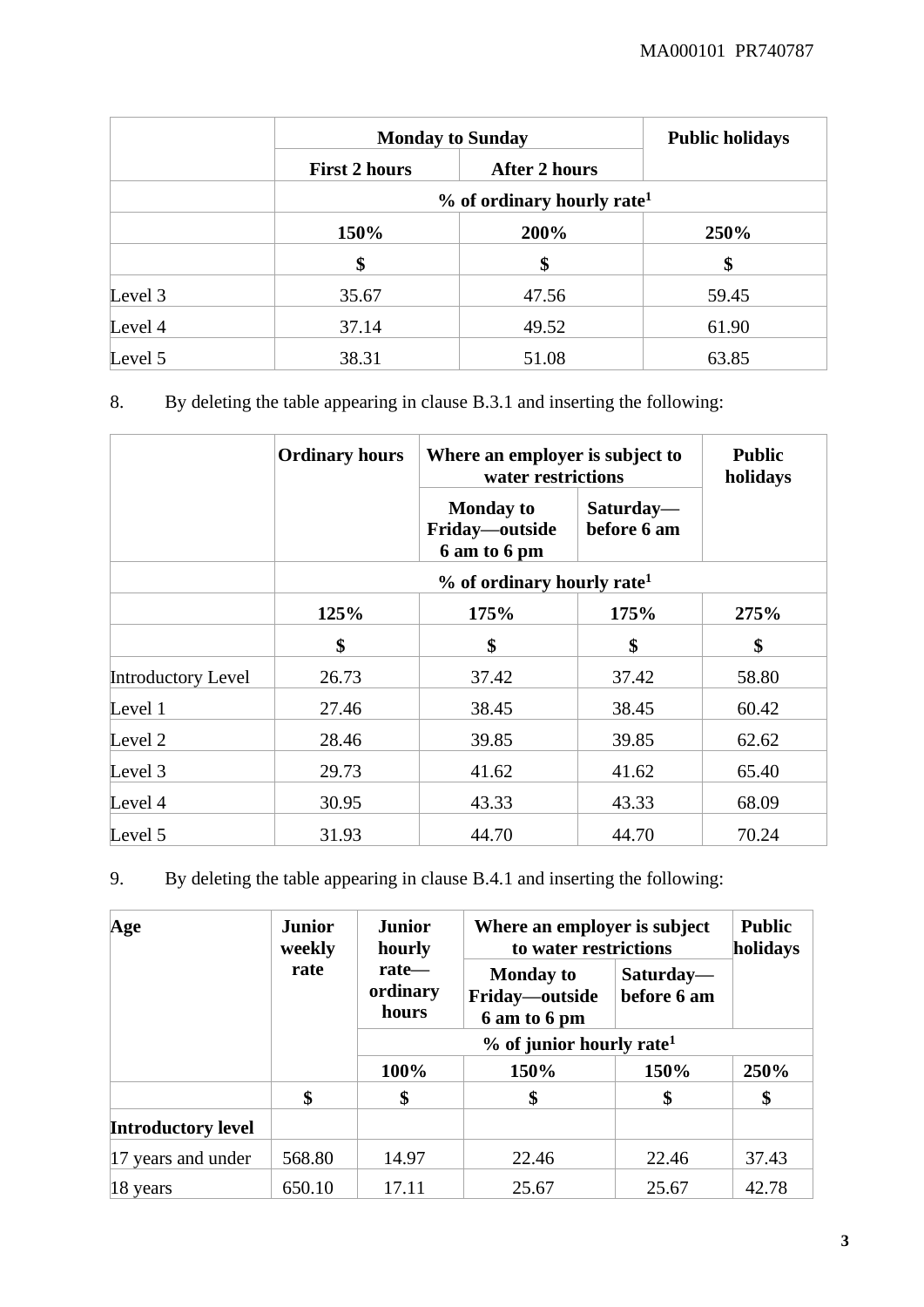| Age                  | <b>Junior</b><br><b>Junior</b><br>weekly<br>hourly |                            |                                                    | Where an employer is subject<br>to water restrictions |       |  |
|----------------------|----------------------------------------------------|----------------------------|----------------------------------------------------|-------------------------------------------------------|-------|--|
|                      | rate                                               | rate-<br>ordinary<br>hours | <b>Monday to</b><br>Friday-outside<br>6 am to 6 pm | Saturday-<br>before 6 am                              |       |  |
|                      |                                                    |                            | $%$ of junior hourly rate <sup>1</sup>             |                                                       |       |  |
|                      |                                                    | 100%                       | 150%                                               | 150%                                                  | 250%  |  |
|                      | \$                                                 | \$                         | \$                                                 | \$                                                    | \$    |  |
| $ 19 \rangle$ years  | 731.30                                             | 19.24                      | 28.86                                              | 28.86                                                 | 48.10 |  |
| <b>Level 1</b>       |                                                    |                            |                                                    |                                                       |       |  |
| 17 years and under   | 584.40                                             | 15.38                      | 23.07                                              | 23.07                                                 | 38.45 |  |
| 18 years             | 667.80                                             | 17.57                      | 26.36                                              | 26.36                                                 | 43.93 |  |
| 19 years             | 751.30                                             | 19.77                      | 29.66                                              | 29.66                                                 | 49.43 |  |
| Level 2              |                                                    |                            |                                                    |                                                       |       |  |
| 17 years and under   | 605.60                                             | 15.94                      | 23.91                                              | 23.91                                                 | 39.85 |  |
| 18 years             | 692.20                                             | 18.22                      | 27.33                                              | 27.33                                                 | 45.55 |  |
| 19 years             | 778.70                                             | 20.49                      | 30.74                                              | 30.74                                                 | 51.23 |  |
| Level 3              |                                                    |                            |                                                    |                                                       |       |  |
| 17 years and under   | 632.50                                             | 16.64                      | 24.96                                              | 24.96                                                 | 41.60 |  |
| 18 years             | 722.80                                             | 19.02                      | 28.53                                              | 28.53                                                 | 47.55 |  |
| 19 years             | 813.20                                             | 21.40                      | 32.10                                              | 32.10                                                 | 53.50 |  |
| Level 4              |                                                    |                            |                                                    |                                                       |       |  |
| 17 years and under   | 658.60                                             | 17.33                      | 26.00                                              | 26.00                                                 | 43.33 |  |
| 18 years             | 752.70                                             | 19.81                      | 29.72                                              | 29.72                                                 | 49.53 |  |
| 19 years             | 846.80                                             | 22.28                      | 33.42                                              | 33.42                                                 | 55.70 |  |
| Level 5              |                                                    |                            |                                                    |                                                       |       |  |
| 17 years and under   | 679.30                                             | 17.88                      | 26.82                                              | 26.82                                                 | 44.70 |  |
| $ 18 \text{ years} $ | 776.30                                             | 20.43                      | 30.65                                              | 30.65                                                 | 51.08 |  |
| 19 years             | 873.40                                             | 22.98                      | 34.47                                              | 34.47                                                 | 57.45 |  |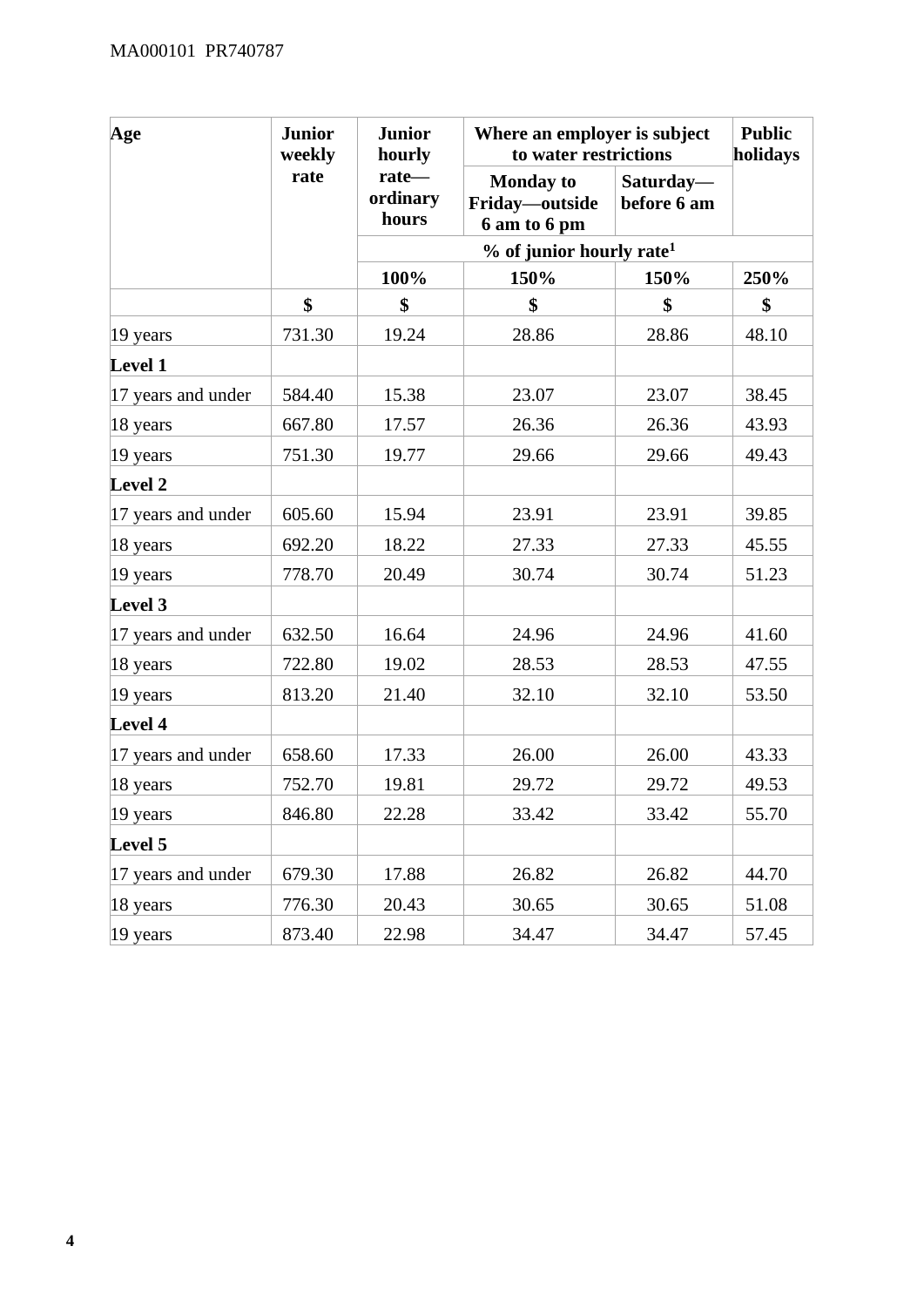|                           | <b>Monday to Sunday</b> |                                        | <b>Public holidays</b> |  |
|---------------------------|-------------------------|----------------------------------------|------------------------|--|
|                           | <b>First 2 hours</b>    | <b>After 2 hours</b>                   |                        |  |
|                           |                         | $%$ of junior hourly rate <sup>1</sup> |                        |  |
|                           | 150%                    | 200%                                   | 250%                   |  |
|                           | \$                      | \$                                     | \$                     |  |
| <b>Introductory level</b> |                         |                                        |                        |  |
| 17 years and under        | 22.46                   | 29.94                                  | 37.43                  |  |
| 18 years                  | 25.67                   | 34.22                                  | 42.78                  |  |
| 19 years                  | 28.86                   | 38.48                                  | 48.10                  |  |
| Level 1                   |                         |                                        |                        |  |
| 17 years and under        | 23.07                   | 30.76                                  | 38.45                  |  |
| 18 years                  | 26.36                   | 35.14                                  | 43.93                  |  |
| 19 years                  | 29.66                   | 39.54                                  | 49.43                  |  |
| Level 2                   |                         |                                        |                        |  |
| 17 years and under        | 23.91                   | 31.88                                  | 39.85                  |  |
| 18 years                  | 27.33                   | 36.44                                  | 45.55                  |  |
| 19 years                  | 30.74                   | 40.98                                  | 51.23                  |  |
| Level 3                   |                         |                                        |                        |  |
| 17 years and under        | 24.96                   | 33.28                                  | 41.60                  |  |
| 18 years                  | 28.53                   | 38.04                                  | 47.55                  |  |
| 19 years                  | 32.10                   | 42.80                                  | 53.50                  |  |
| Level 4                   |                         |                                        |                        |  |
| 17 years and under        | 26.00                   | 34.66                                  | 43.33                  |  |
| 18 years                  | 29.72                   | 39.62                                  | 49.53                  |  |
| 19 years                  | 33.42                   | 44.56                                  | 55.70                  |  |
| Level 5                   |                         |                                        |                        |  |
| 17 years and under        | 26.82                   | 35.76                                  | 44.70                  |  |
| 18 years                  | 30.65                   | 40.86                                  | 51.08                  |  |
| 19 years                  | 34.47                   | 45.96                                  | 57.45                  |  |

## 10. By deleting the table appearing in clause B.4.2 and inserting the following: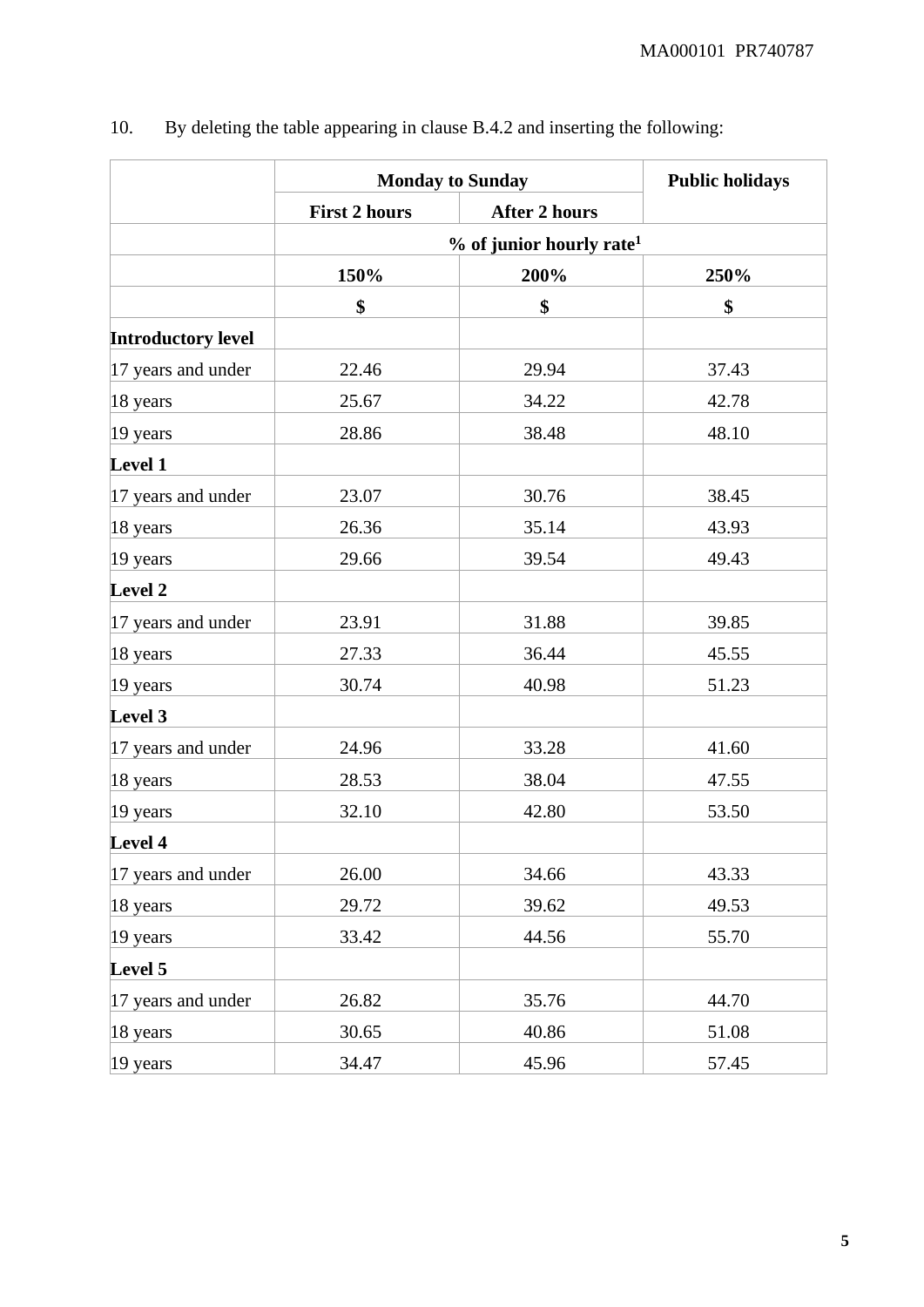| Age                          | Where an employer is subject to<br>Casual junior<br>hourly rate-<br>water restrictions |                                                    | <b>Public</b><br>holidays |       |
|------------------------------|----------------------------------------------------------------------------------------|----------------------------------------------------|---------------------------|-------|
|                              | ordinary<br>hours                                                                      | <b>Monday to</b><br>Friday-outside<br>6 am to 6 pm | Saturday-<br>before 6 am  |       |
|                              |                                                                                        |                                                    |                           |       |
|                              | 125%                                                                                   | 175%                                               | 175%                      | 275%  |
|                              | \$                                                                                     | \$                                                 | \$                        | \$    |
| <b>Introductory</b><br>level |                                                                                        |                                                    |                           |       |
| 17 years and under           | 18.71                                                                                  | 26.20                                              | 26.20                     | 41.17 |
| 18 years                     | 21.39                                                                                  | 29.94                                              | 29.94                     | 47.05 |
| 19 years                     | 24.05                                                                                  | 33.67                                              | 33.67                     | 52.91 |
| <b>Level 1</b>               |                                                                                        |                                                    |                           |       |
| 17 years and under           | 19.23                                                                                  | 26.92                                              | 26.92                     | 42.30 |
| 18 years                     | 21.96                                                                                  | 30.75                                              | 30.75                     | 48.32 |
| 19 years                     | 24.71                                                                                  | 34.60                                              | 34.60                     | 54.37 |
| <b>Level 2</b>               |                                                                                        |                                                    |                           |       |
| 17 years and under           | 19.93                                                                                  | 27.90                                              | 27.90                     | 43.84 |
| 18 years                     | 22.78                                                                                  | 31.89                                              | 31.89                     | 50.11 |
| 19 years                     | 25.61                                                                                  | 35.86                                              | 35.86                     | 56.35 |
| Level 3                      |                                                                                        |                                                    |                           |       |
| 17 years and under           | 20.80                                                                                  | 29.12                                              | 29.12                     | 45.76 |
| 18 years                     | 23.78                                                                                  | 33.29                                              | 33.29                     | 52.31 |
| 19 years                     | 26.75                                                                                  | 37.45                                              | 37.45                     | 58.85 |
| <b>Level 4</b>               |                                                                                        |                                                    |                           |       |
| 17 years and under           | 21.66                                                                                  | 30.33                                              | 30.33                     | 47.66 |
| 18 years                     | 24.76                                                                                  | 34.67                                              | 34.67                     | 54.48 |
| 19 years                     | 27.85                                                                                  | 38.99                                              | 38.99                     | 61.27 |
| <b>Level 5</b>               |                                                                                        |                                                    |                           |       |
| 17 years and under           | 22.35                                                                                  | 31.29                                              | 31.29                     | 49.17 |
| 18 years                     | 25.54                                                                                  | 35.75                                              | 35.75                     | 56.18 |
| 19 years                     | 28.73                                                                                  | 40.22                                              | 40.22                     | 63.20 |

11. By deleting the table appearing in clause B.4.3 and inserting the following: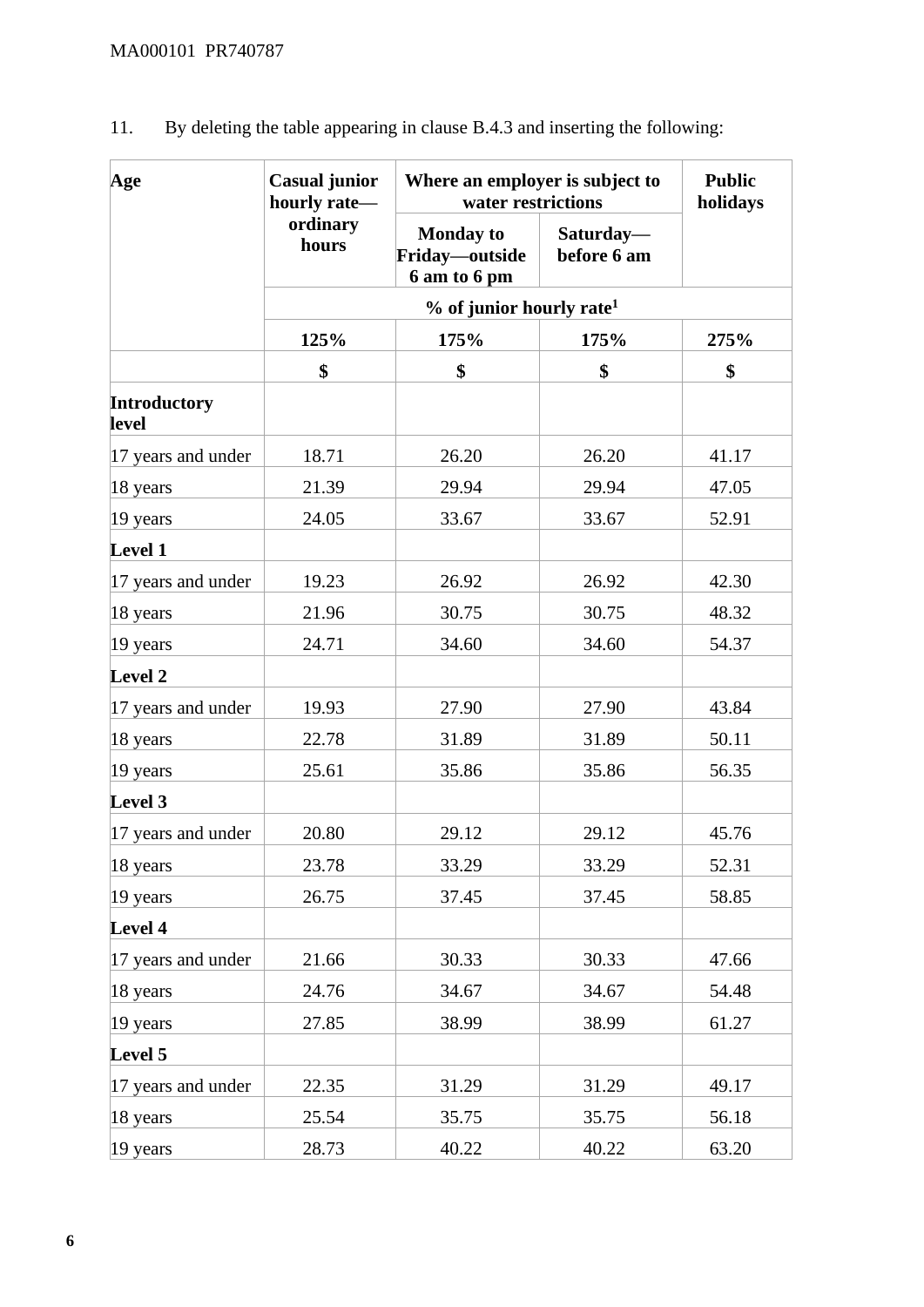|                               | <b>Apprentice</b><br>hourly | Where an employer is subject<br>to water restrictions |                          | <b>Public</b><br>holidays |
|-------------------------------|-----------------------------|-------------------------------------------------------|--------------------------|---------------------------|
|                               | rate-<br>ordinary<br>hours  | <b>Monday to</b><br>Friday—outside<br>6 am to 6 pm    | Saturday-<br>before 6 am |                           |
|                               |                             | $%$ of apprentice hourly rate <sup>1</sup>            |                          |                           |
|                               | 100%                        | 150%                                                  | 150%                     | 250%                      |
|                               | \$                          | \$                                                    | \$                       | \$                        |
| Have not completed year 12    |                             |                                                       |                          |                           |
| $\vert$ 1st year              | 12.38                       | 18.57                                                 | 18.57                    | 30.95                     |
| 2nd year                      | 14.86                       | 22.29                                                 | 22.29                    | 37.15                     |
| 3rd year                      | 18.57                       | 27.86                                                 | 27.86                    | 46.43                     |
| 4th year                      | 23.52                       | 35.28                                                 | 35.28                    | 58.80                     |
| <b>Have completed year 12</b> |                             |                                                       |                          |                           |
| 1st year                      | 13.62                       | 20.43                                                 | 20.43                    | 34.05                     |
| 2nd year                      | 16.09                       | 24.14                                                 | 24.14                    | 40.23                     |
| 3rd year                      | 18.57                       | 27.86                                                 | 27.86                    | 46.43                     |
| 4th year                      | 23.52                       | 35.28                                                 | 35.28                    | 58.80                     |

12. By deleting the table appearing in clause B.5.1 and inserting the following:

13. By deleting the table appearing in clause B.5.2 and inserting the following:

|                            | <b>Monday to Sunday</b>                    | <b>Public holidays</b> |       |  |  |
|----------------------------|--------------------------------------------|------------------------|-------|--|--|
|                            | <b>First 2 hours</b>                       | <b>After 2 hours</b>   |       |  |  |
|                            | $%$ of apprentice hourly rate <sup>1</sup> |                        |       |  |  |
|                            | 150%                                       | 200%                   | 250%  |  |  |
|                            | \$                                         | \$                     | \$    |  |  |
| Have not completed year 12 |                                            |                        |       |  |  |
| 1st year                   | 18.57                                      | 24.76                  | 30.95 |  |  |
| 2nd year                   | 22.29                                      | 29.72                  | 37.15 |  |  |
| 3rd year                   | 27.86                                      | 37.14                  | 46.43 |  |  |
| 4th year                   | 35.28                                      | 47.04                  | 58.80 |  |  |
| Have completed year 12     |                                            |                        |       |  |  |
| $\vert$ 1st year           | 20.43                                      | 27.24                  | 34.05 |  |  |
| 2nd year                   | 24.14                                      | 32.18                  | 40.23 |  |  |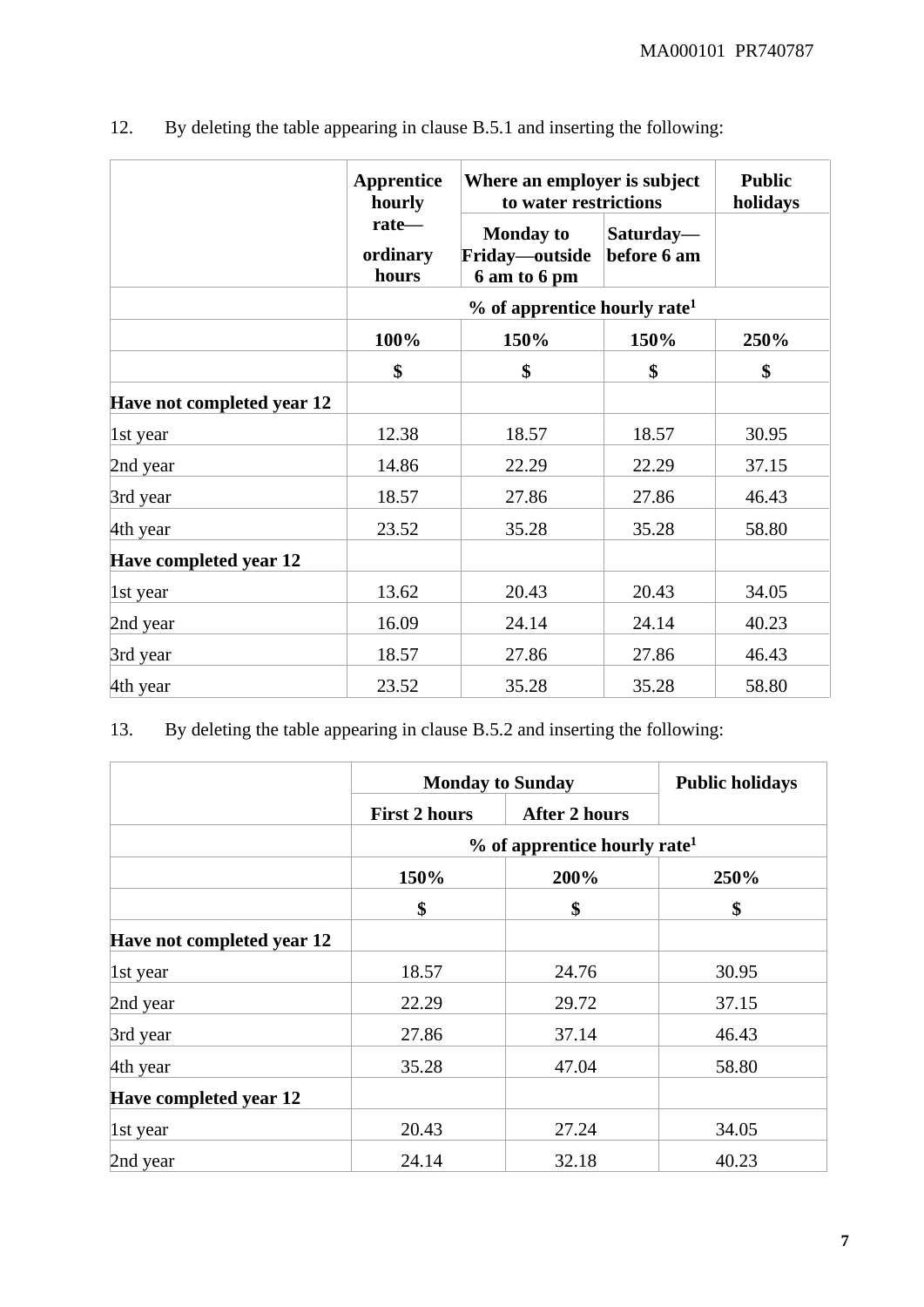|          |                      | <b>Monday to Sunday</b>                    |       |  |  |
|----------|----------------------|--------------------------------------------|-------|--|--|
|          | <b>First 2 hours</b> | <b>After 2 hours</b>                       |       |  |  |
|          |                      | $%$ of apprentice hourly rate <sup>1</sup> |       |  |  |
|          | 150%                 | 200%                                       | 250%  |  |  |
|          | \$                   | \$                                         | \$    |  |  |
| 3rd year | 27.86                | 37.14                                      | 46.43 |  |  |
| 4th year | 35.28                | 47.04                                      | 58.80 |  |  |

### 14. By deleting the table appearing in clause B.6.1 and inserting the following:

|                  |                                | <b>Minimum</b> weekly<br>rate | <b>Minimum hourly</b><br>rate |
|------------------|--------------------------------|-------------------------------|-------------------------------|
|                  | Minimum wage rate <sup>1</sup> | \$                            | \$                            |
| 1st year         | 80% of adult Level 4 rate      | 752.72                        | 19.81                         |
| 2nd and 3rd year | Introductory Level rate        | 812.60                        | 21.38                         |
| 4th year         | 95% of adult Level 4 rate      | 893.86                        | 23.52                         |

#### 15. By deleting the table appearing in clause B.6.2 and inserting the following:

|                  | <b>Penalty rates –</b><br>Where an employer is subject<br>to water restrictions |                          | <b>Overtime – Monday to</b><br><b>Sunday</b> |                               | <b>Public</b><br>holidays -<br><b>All hours</b> |  |
|------------------|---------------------------------------------------------------------------------|--------------------------|----------------------------------------------|-------------------------------|-------------------------------------------------|--|
|                  | <b>Monday to</b><br>Friday—<br>outside 6 am to<br>6 pm                          | Saturday-<br>before 6 am | First 2<br>hours                             | <b>After first</b><br>2 hours | (including<br>overtime)                         |  |
|                  | $\%$ of apprentice hourly rate $^1$                                             |                          |                                              |                               |                                                 |  |
|                  | 150%                                                                            | 150%                     | 150%                                         | 200%                          | 250%                                            |  |
|                  | \$                                                                              | \$                       | \$                                           | \$                            | \$                                              |  |
| $\vert$ 1st year | 29.72                                                                           | 29.72                    | 29.72                                        | 39.62                         | 49.53                                           |  |
| 2nd and 3rd year | 32.07                                                                           | 32.07                    | 32.07                                        | 42.76                         | 53.45                                           |  |
| 4th year         | 35.28                                                                           | 35.28                    | 35.28                                        | 47.04                         | 58.80                                           |  |

16. By deleting the amount "\$899.50" appearing in clause C.1.1 and inserting "\$940.90".